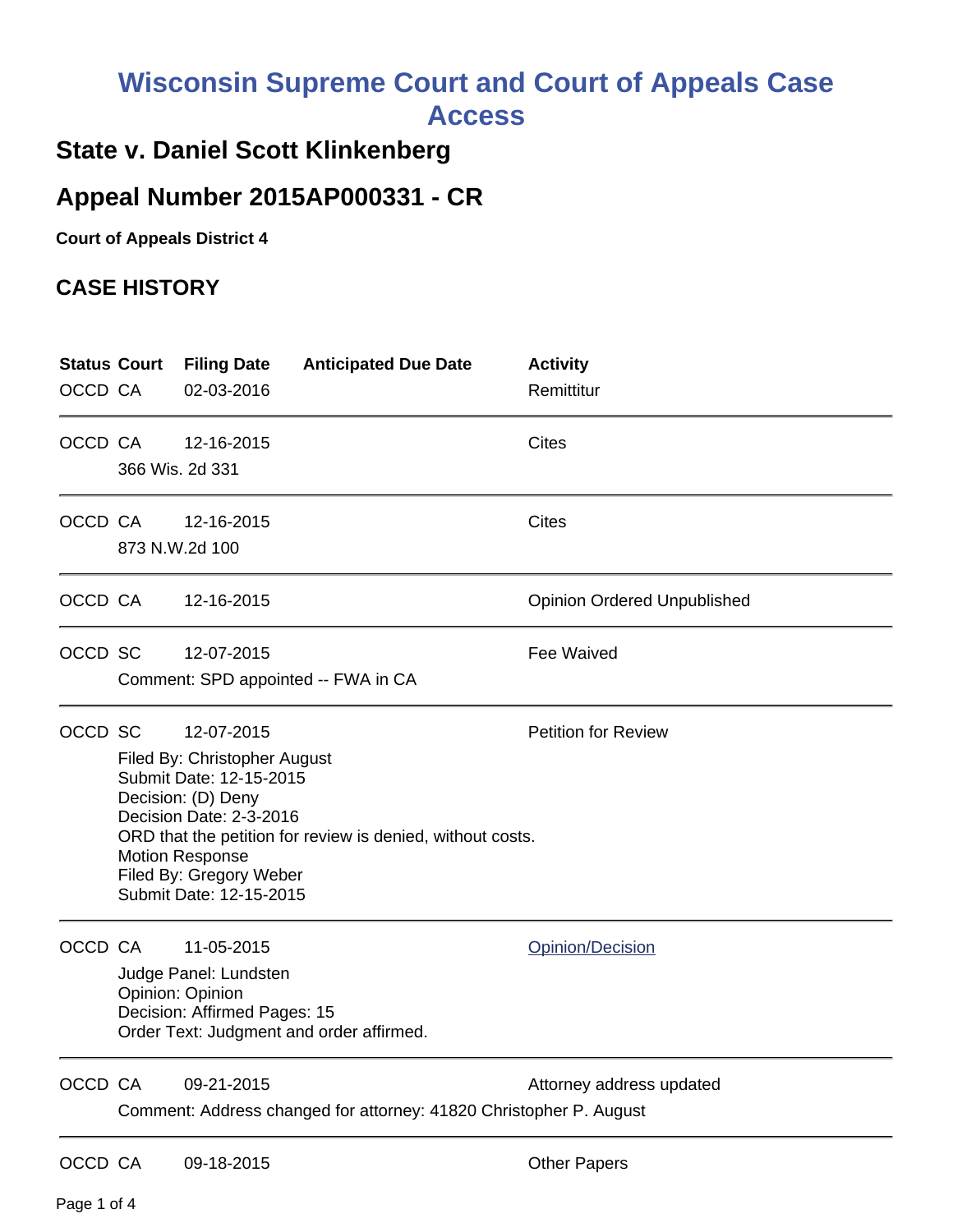Comment: Stipulation as to Portions of Video Exhibit Played at Trial signed by District Attorney Croninger and Attorney August; submitted to District IV.

| OCCD CA |                                                                                                                                                                                                                                                                                                                                                                                                                                                                                                                                                                                                                                                                                                            | 08-31-2015                                                                                                                  | Response                                             |  |  |  |  |
|---------|------------------------------------------------------------------------------------------------------------------------------------------------------------------------------------------------------------------------------------------------------------------------------------------------------------------------------------------------------------------------------------------------------------------------------------------------------------------------------------------------------------------------------------------------------------------------------------------------------------------------------------------------------------------------------------------------------------|-----------------------------------------------------------------------------------------------------------------------------|------------------------------------------------------|--|--|--|--|
|         |                                                                                                                                                                                                                                                                                                                                                                                                                                                                                                                                                                                                                                                                                                            | Comment: CD to be provided per 8/20/15 CTO; 8/31/15 rec'd CD from District Attorney Croninger;<br>submitted to District IV. |                                                      |  |  |  |  |
| OCCD CA |                                                                                                                                                                                                                                                                                                                                                                                                                                                                                                                                                                                                                                                                                                            | 08-27-2015                                                                                                                  | <b>Other Papers</b>                                  |  |  |  |  |
|         |                                                                                                                                                                                                                                                                                                                                                                                                                                                                                                                                                                                                                                                                                                            | Comment: Letter from Atty. August with copy of codec installation disc; submitted to District IV.                           |                                                      |  |  |  |  |
| OCCD CA |                                                                                                                                                                                                                                                                                                                                                                                                                                                                                                                                                                                                                                                                                                            | 08-20-2015                                                                                                                  | <b>Court Order</b>                                   |  |  |  |  |
|         | IT IS ORDERED that, within 30 days of the date of this order, the parties shall make arrangements to<br>supply the court with a playable CD of the video files and statements by each party that they stipulate<br>that the new CD is an accurate copy of what was played for the jury. Upon receipt of the new CD and<br>the stipulations, the appellate record shall be supplemented with the new CD.<br>Alternatively, if the parties are unable to provide a playable CD as directed, or if either party is unwilling<br>to stipulate to its accuracy, the parties shall inform the court within 30 days of the date of this order how<br>they propose to proceed.<br>See DAC event filed on 11-3-2015 |                                                                                                                             |                                                      |  |  |  |  |
| OCCD CA |                                                                                                                                                                                                                                                                                                                                                                                                                                                                                                                                                                                                                                                                                                            | 08-18-2015                                                                                                                  | <b>Briefs Received At State Law Library</b>          |  |  |  |  |
| OCCD CA |                                                                                                                                                                                                                                                                                                                                                                                                                                                                                                                                                                                                                                                                                                            | 08-05-2015                                                                                                                  | <b>Submitted on Briefs</b>                           |  |  |  |  |
| OCCD CA |                                                                                                                                                                                                                                                                                                                                                                                                                                                                                                                                                                                                                                                                                                            | 08-05-2015                                                                                                                  | Record and Briefs Sent to District 4                 |  |  |  |  |
| OCCD CA |                                                                                                                                                                                                                                                                                                                                                                                                                                                                                                                                                                                                                                                                                                            | 07-31-2015                                                                                                                  | <b>Reply Brief</b><br><b>Reply Brief</b>             |  |  |  |  |
|         | Filed By: Christopher August                                                                                                                                                                                                                                                                                                                                                                                                                                                                                                                                                                                                                                                                               |                                                                                                                             |                                                      |  |  |  |  |
| OCCD CA |                                                                                                                                                                                                                                                                                                                                                                                                                                                                                                                                                                                                                                                                                                            | 07-16-2015                                                                                                                  | Brief of Respondent(s)<br><b>Brief of Respondent</b> |  |  |  |  |
|         | Filed By: Kevin Croninger                                                                                                                                                                                                                                                                                                                                                                                                                                                                                                                                                                                                                                                                                  |                                                                                                                             |                                                      |  |  |  |  |
| OCCD CA |                                                                                                                                                                                                                                                                                                                                                                                                                                                                                                                                                                                                                                                                                                            | 06-26-2015<br>Filed By: Kevin Croninger<br>Submit Date: 6-26-2015<br>Decision: (G) Grant<br>Decision Date: 6-30-2015        | <b>Motion to Extend Time</b>                         |  |  |  |  |
|         | ORD that the time to file the respondent's brief is extended to July 13, 2015.<br>See BRS event due on 7-13-2015                                                                                                                                                                                                                                                                                                                                                                                                                                                                                                                                                                                           |                                                                                                                             |                                                      |  |  |  |  |
| OCCD CA |                                                                                                                                                                                                                                                                                                                                                                                                                                                                                                                                                                                                                                                                                                            | 05-29-2015<br>Filed By: Kevin Croninger<br>Submit Date: 5-29-2015<br>Decision: (G) Grant<br>Decision Date: 6-2-2015         | Motion to Extend Time                                |  |  |  |  |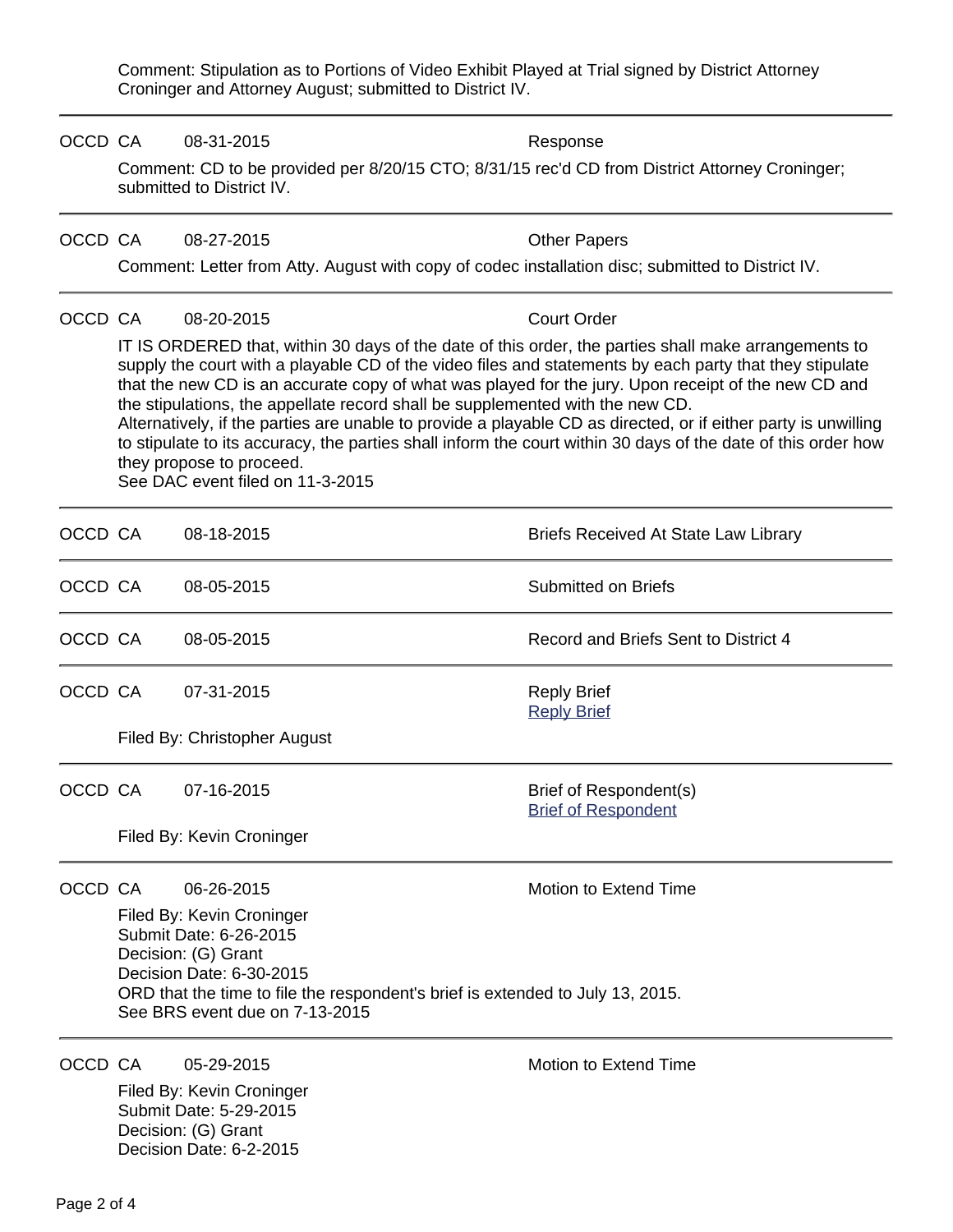ORD that the time to file the respondent's brief is extended to June 26, 2015. See BRS event due on 6-26-2015

|         | OCCD CA                                                              | 04-27-2015                                                                                 | Brief & Appx of Appellant(s)<br><b>Brief of Appellant</b> |  |  |  |
|---------|----------------------------------------------------------------------|--------------------------------------------------------------------------------------------|-----------------------------------------------------------|--|--|--|
|         |                                                                      | Filed By: Christopher August                                                               |                                                           |  |  |  |
|         |                                                                      | Comment: Appx to Brief of Appellant(s)                                                     |                                                           |  |  |  |
|         | OCCD CA                                                              | 04-13-2015<br>Filed By: Christopher August                                                 | <b>Statement on Transcript</b>                            |  |  |  |
|         |                                                                      | <b>Status: Other</b><br>Comment: amended Statement as to service of transcripts            |                                                           |  |  |  |
| OCCD CA |                                                                      | 03-23-2015<br>Comment: 1-3 to 56-1                                                         | Record                                                    |  |  |  |
| OCCD CA |                                                                      | 02-23-2015<br>Court Reporter Name: (Hockersmith, Teri)                                     | Court Reporter's Statement-Trans.                         |  |  |  |
| OCCD CA | 02-23-2015<br>Filed By: Christopher August<br><b>Status: Ordered</b> |                                                                                            | <b>Statement on Transcript</b>                            |  |  |  |
| OCCD CA |                                                                      | 02-19-2015                                                                                 | <b>Transcript filed in Circuit Court</b>                  |  |  |  |
| OCCD CA |                                                                      | 02-17-2015                                                                                 | Notif. Sent-Filing of NAP & Ct. Record                    |  |  |  |
| OCCD CA |                                                                      | 02-17-2015<br>Comment: SPD appointed                                                       | Fee Waived                                                |  |  |  |
| OCCD CA |                                                                      | 02-17-2015                                                                                 | Notice of Appeal & Court Record                           |  |  |  |
| OCCD CA |                                                                      | 02-17-2015                                                                                 | X Transfer                                                |  |  |  |
| OCCD CA |                                                                      | 02-11-2015                                                                                 | Received SPD Appointment Order                            |  |  |  |
| OCCD CA |                                                                      | 02-11-2015                                                                                 | Notice of Appeal filed in Cir. Ct.                        |  |  |  |
| OCCD CA |                                                                      | 01-29-2015                                                                                 | <b>Order of Circuit Court</b>                             |  |  |  |
| OCCD CA |                                                                      | 12-30-2014<br>Filed By: Christopher August<br>Submit Date: 1-2-2015<br>Decision: (G) Grant | <b>MXT</b> to Decide Postconviction Motion                |  |  |  |